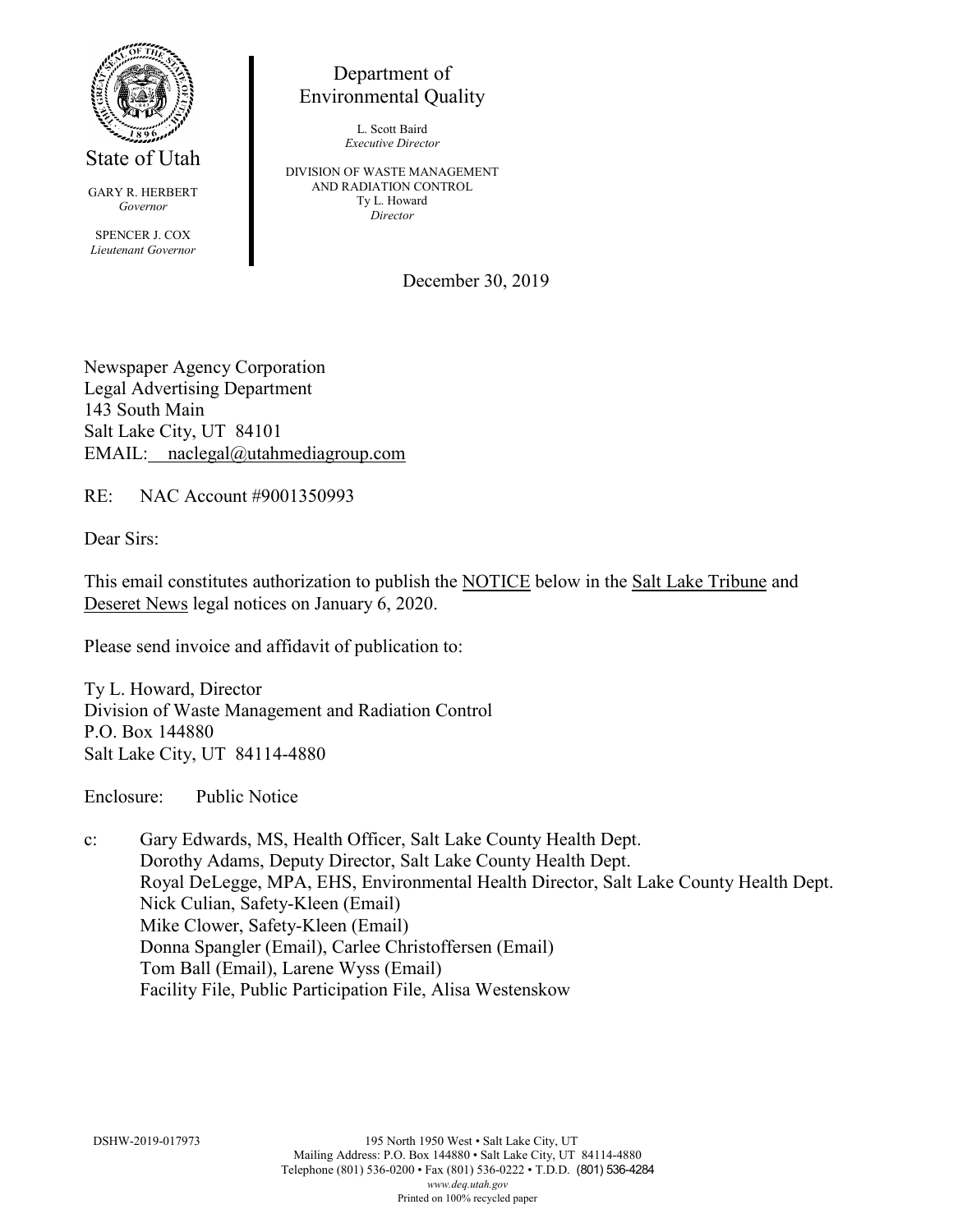### NOTICE OF PUBLIC COMMENT ON Safety-Kleen Systems, Inc. Class 3 Modification to Add an Additional Waste Storage Tank UTD980957088

Safety-Kleen Systems, Inc., Pioneer Road facility, submitted a Class 3 permit modification request on June 13, 2019, to the Utah Division of Waste Management and Radiation Control. The request seeks approval to convert an existing product storage tank to hazardous waste management and include the tank as a permitted storage tank for waste solvent under the current Safety-Kleen state of Utah hazardous waste permit.

The Safety-Kleen Pioneer Road facility provides solvent distribution, collection, and reclamation to companies primarily engaged in automobile repair and industrial maintenance services. The facility collects spent petroleum and aqueous solvents and paint wastes. All wastes brought into the facility are ultimately shipped off-site for recycling, treatment or disposal.

The Safety-Kleen facility, located at 1066 South Pioneer Road in Salt Lake City, Utah, has a state hazardous waste permit to store hazardous wastes in containers and in an existing 15,000-gallon storage tank.

The Division of Waste Management and Radiation Control has reviewed the request to add an additional waste storage tank to the Safety-Kleen permit and determined that the request is complete and contains sufficient information to issue a draft approval. A draft approval authorizing the necessary construction and incorporation of the tank into the Safety-Kleen hazardous waste permit has been issued and is available for review during the public comment period.

The public comment period to receive comments on the draft decision to add an additional waste storage tank to the Safety-Kleen permit will commence on January 7, 2020, and end on February 20, 2020. A public hearing has been scheduled at 5:00 p.m. on Thursday, February 13, 2020, in the Board Room, Room 1015 of the Multi Agency State Office Building, 195 North 1950 West, Salt Lake City, Utah, 84116.

Draft changes to incorporate an additional tank into the Safety-Kleen hazardous waste permit can be reviewed at the following location:

Division of Waste Management and Radiation Control Multi Agency State Office Building 195 North 1950 West, 2nd Floor Salt Lake City, Utah 84116

For the public's convenience, a copy of the draft changes to the Safety-Kleen permit is also available on the Internet at "https://deq.utah.gov/waste-management-and-radiation-control/waste-managementradiation-control-public-notices".

Written comments on the draft approval will be accepted if received by 5:00 p.m. on February 20, 2020, and should be submitted to the address below. Comments can also be hand delivered to the Division address above and must be received by 5:00 p.m. on February 20, 2020.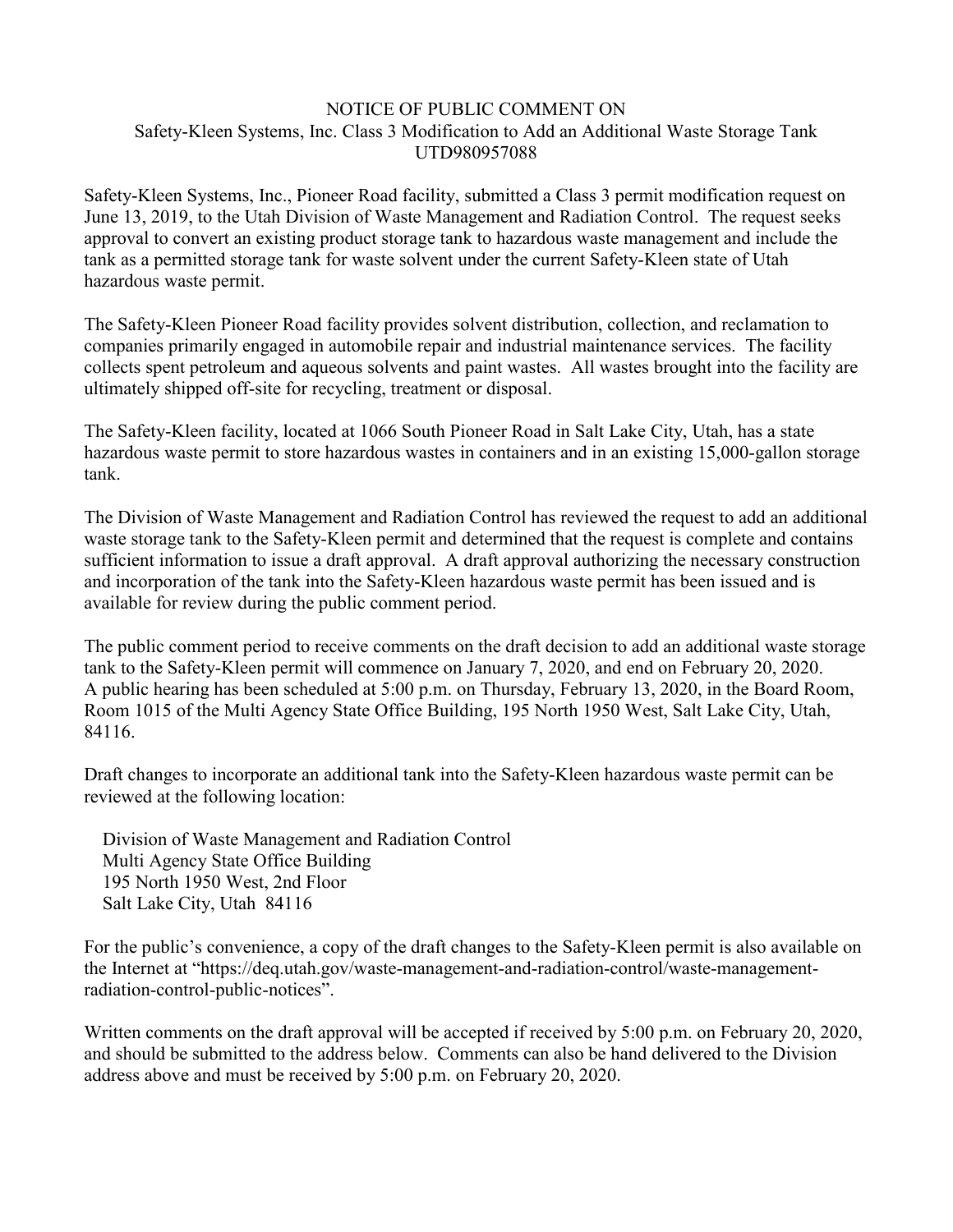Ty L. Howard, Director Division of Waste Management and Radiation Control Department of Environmental Quality P.O. Box 144880 Salt Lake City, Utah 84114-4880

Comments can also be sent by electronic mail to: "dwmrcpublic@utah.gov". Comments sent in electronic format should be identified by putting the following in the subject line: Public Comment on Safety-Kleen Class 3 Tank Modification. All documents included in comments should be submitted as ASCII (text) files or in pdf format.

Under Utah Code Section 19-1-301.5 a person who wishes to challenge a Permit Order may only raise an issue or argument during an adjudicatory proceeding that was raised during the public comment period and was supported with sufficient information or documentation to enable the director to fully consider the substance and significance of the issue.

For further information, contact Boyd Swenson of the Division of Waste Management and Radiation Control at (801) 536-0232. In compliance with the Americans with Disabilities Act, individuals with special needs (including auxiliary communicative aids and services) should contact Larene Wyss, Office of Human Resources at (801) 536-4284, Telecommunications Relay Service 711, or by email at ["lwyss@utah.gov"](mailto:lwyss@utah.gov).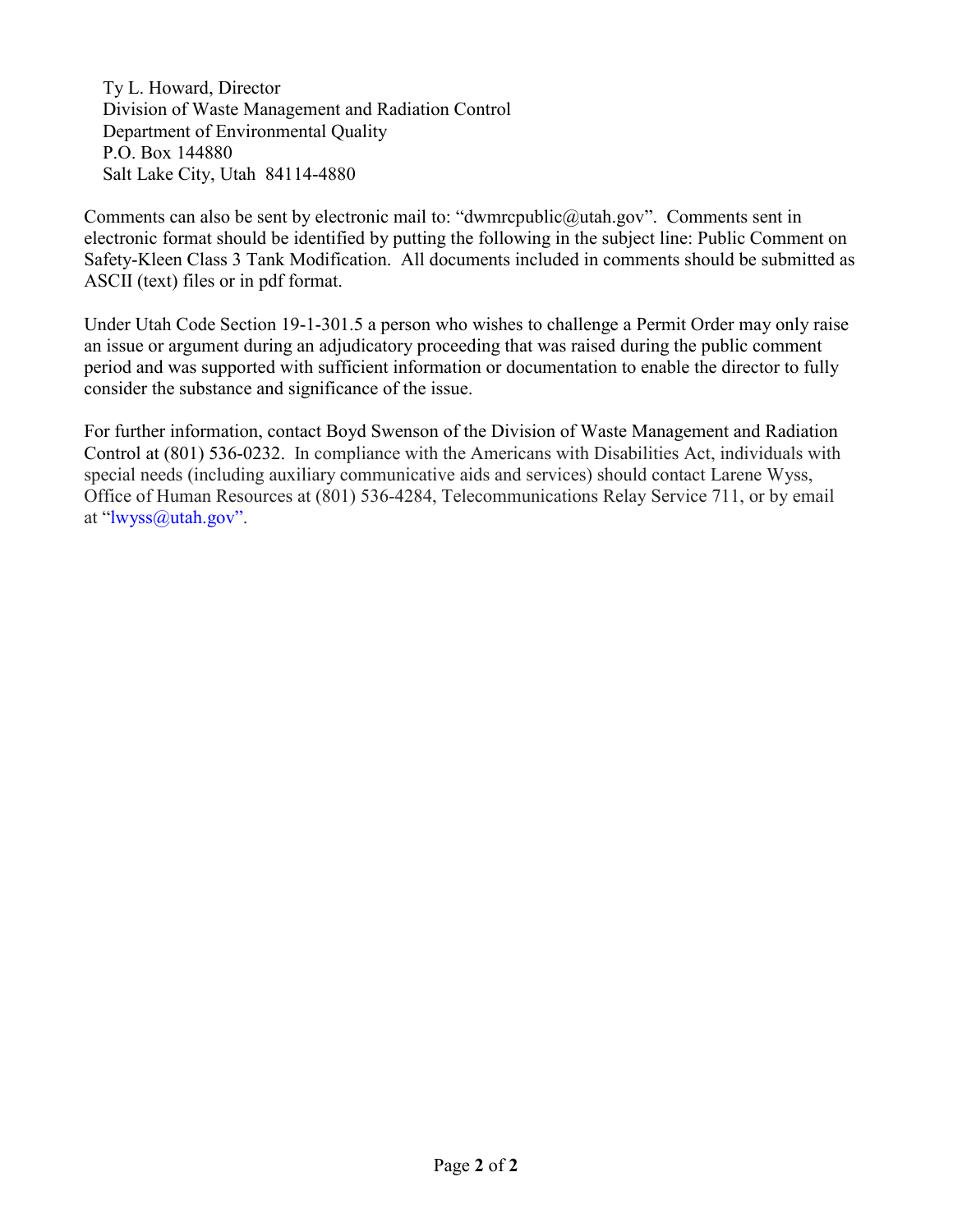

GARY R. HERBERT *Governor*

SPENCER J. COX *Lieutenant Governor*

# Department of Environmental Quality

L. Scott Baird *Executive Director*

DIVISION OF WASTE MANAGEMENT AND RADIATION CONTROL Ty L. Howard *Director*

December 30, 2019

National Sales Coordinator KSL Broadcast House 55 North 300 West Salt Lake City, UT 84110-1160 Email: [Dtetzl@ksl.com](mailto:Dtetzl@ksl.com)

Dear Sirs:

Attached is a public notice which we would like aired on your radio station two separate times during the day on January 7, 2020: 1) between 5:00-10:00 a.m. and 2) between 7:00 p.m. and midnight.

Please send invoice and affidavit of airtime to:

Ty L. Howard, Director Division of Waste Management and Radiation Control P.O. Box 144880 Salt Lake City, Utah 84114-4880

Enclosure: Public Notice

c: Gary Edwards, MS, Health Officer, Salt Lake County Health Dept. Dorothy Adams, Deputy Director, Salt Lake County Health Dept. Royal DeLegge, MPA, EHS, Environmental Health Director, Salt Lake County Health Dept. Electronic copies to: Donna Spangler, Carlee Christoffersen, Don Verbica, and Larene Wyss Paper copies to: Facility File, Public Participation File, Alisa Westenskow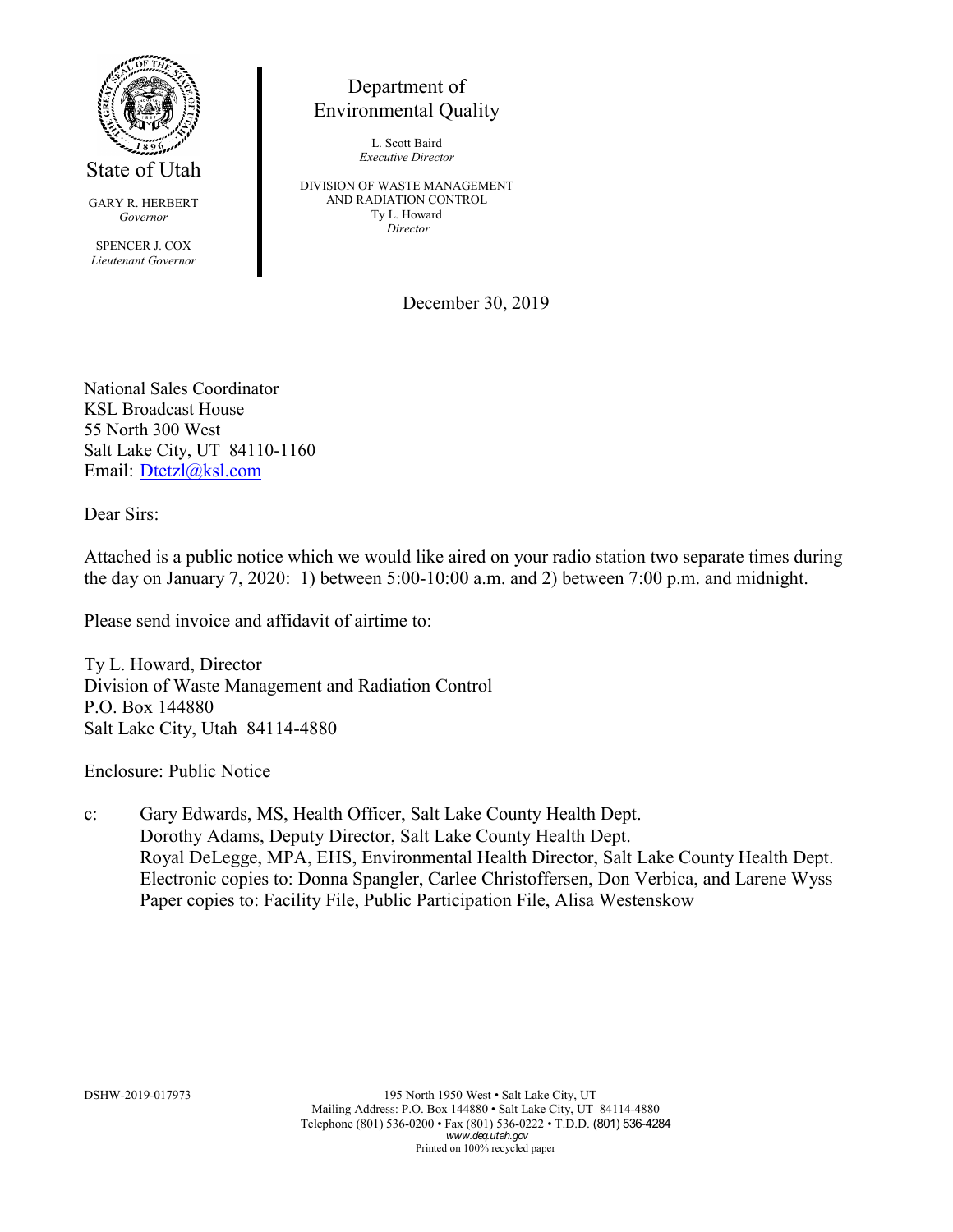### NOTICE

The Director of the Utah Division of Waste Management and Radiation Control is soliciting comments on a draft approval to authorize use of an additional tank to manage hazardous waste at the Safety-Kleen Pioneer Road facility located in Salt Lake City, Utah.

A public hearing on the draft approval will be held February 13, 2020, at 5:00 p.m. in the DEQ Board Room, #1015, 195 North 1950 West, Salt Lake City.

A public comment period on the draft approval will begin on January 7, 2020, and end on February 20, 2020. A copy of the draft approval is available for review at the Multi Agency State Office Building, 2<sup>nd</sup> Floor, 195 North 1950 West, Salt Lake City.

For further information, contact Boyd Swenson of the Division of Waste Management and Radiation Control at (801) 536-0232. In compliance with the Americans with Disabilities Act, individuals with special needs (including auxiliary communicative aids and services) should contact Larene Wyss, Office of Human Resources at (801) 536-4284, Telecommunications Relay Service 711, or by email at [lwyss@utah.gov.](mailto:lwyss@utah.gov)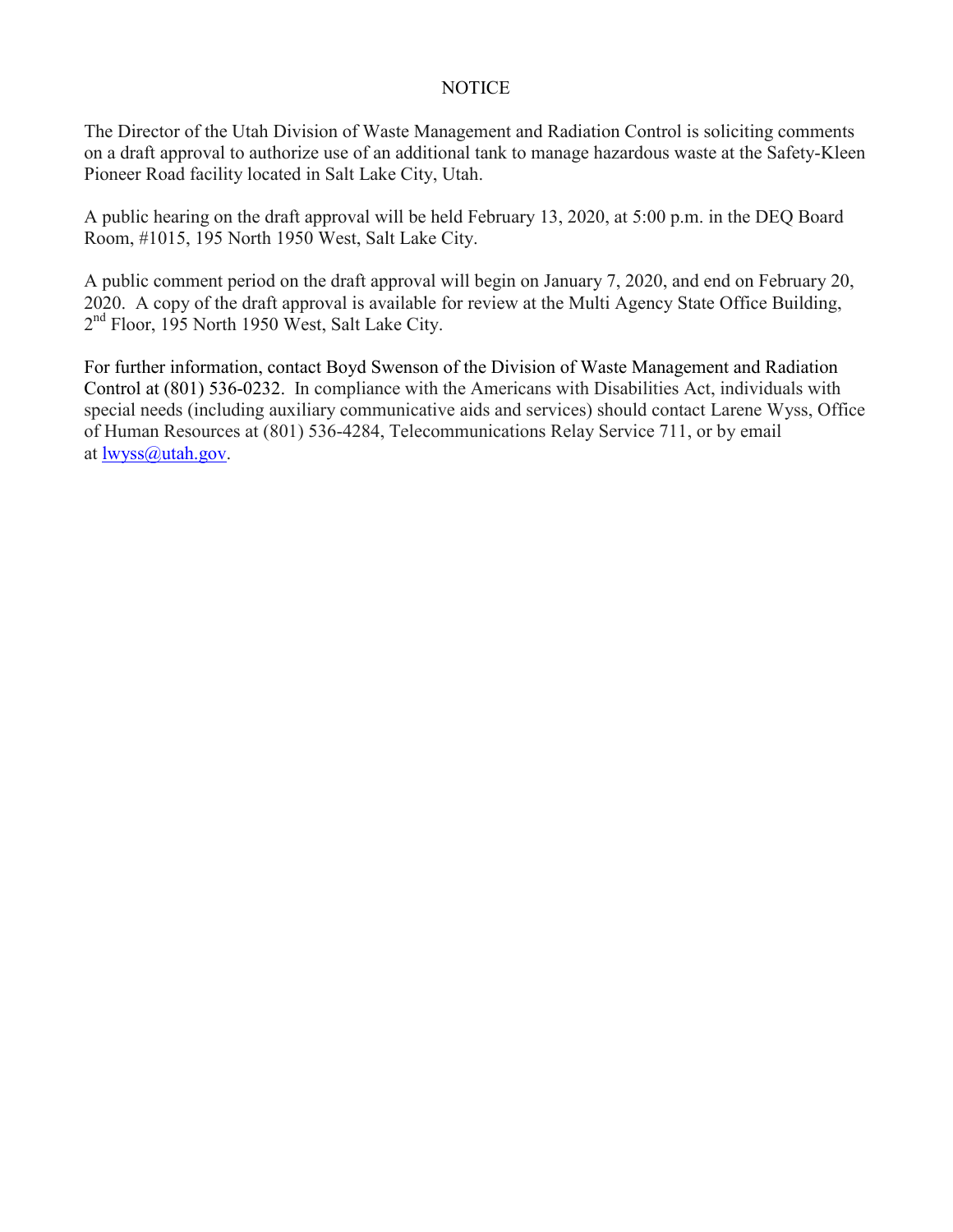

GARY R. HERBERT *Governor*

SPENCER J. COX *Lieutenant Governor*

Department of Environmental Quality

> L. Scott Baird *Executive Director*

DIVISION OF WASTE MANAGEMENT AND RADIATION CONTROL Ty L. Howard *Director*

January 2, 2020

# CERTIFICATION OF MASS MAILING

Facility: Safety-Kleen Pioneer Road

Mail Notification Activity

1. Safety-Kleen Class 3 Permit Modification to Add an Additional Tank Draft Approval

I Alma Rosas, certify that the attached DWMRC mass mail notification was sent to: the Master Email list and the Tooele County mail list by email and U.S. Postal service on January 2, 2020 in accordance with applicable rules in R315-15 and 124 through 273.

Enclosure: Email and Mail list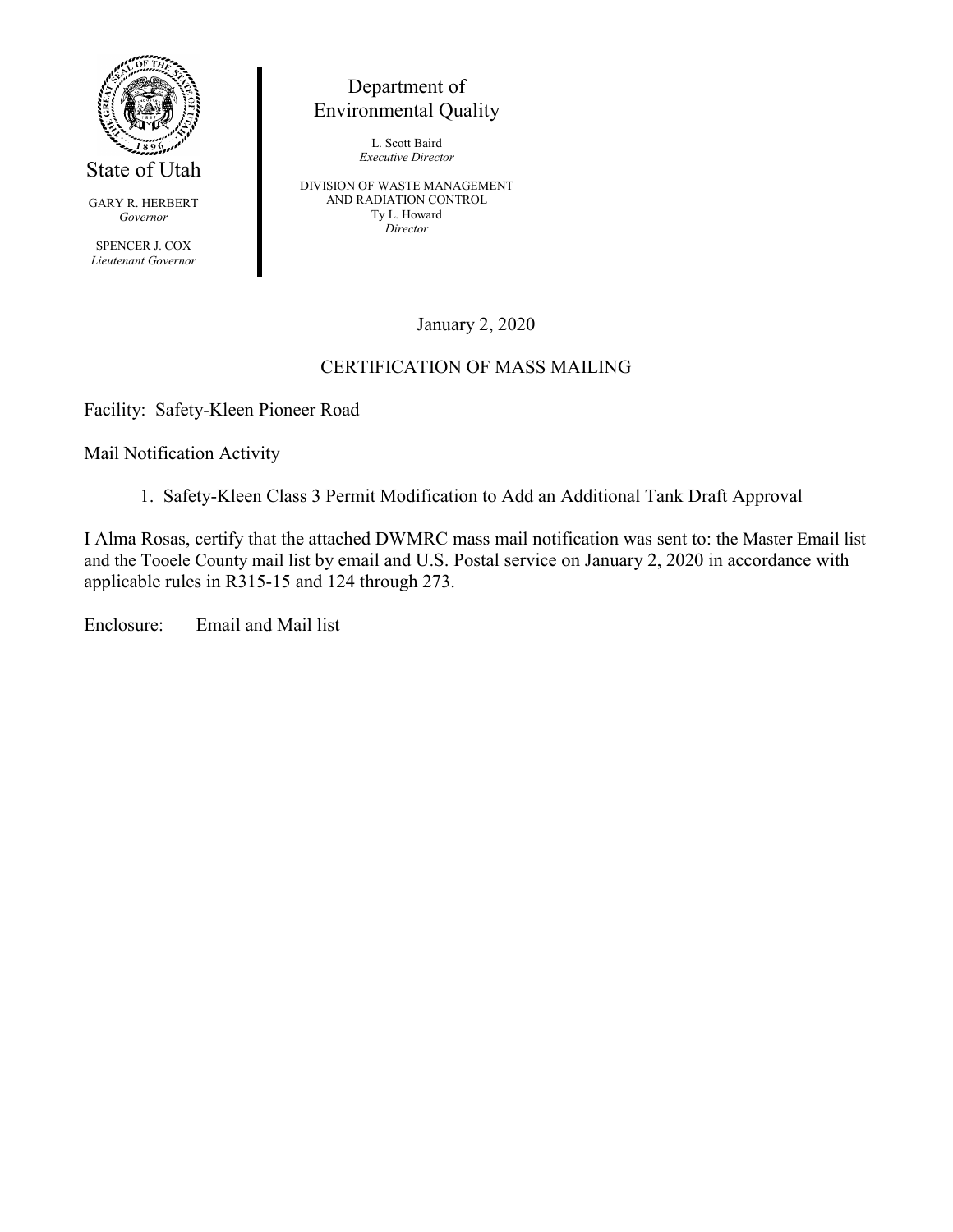# **NOTICE**

### Safety-Kleen Systems, Inc. Class 3 Modification to Add an Additional Waste Storage Tank UTD980957088

| <b>Proposed action</b>                          | A draft approval has been issued proposing to authorize Safety-Kleen to<br>convert an existing product tank into a hazardous waste management tank<br>for storing spent solvent at the Safety-Kleen Pioneer Road facility in Salt<br>Lake City, Utah. A Class 3 permit modification request seeking this<br>approval was submitted to the Utah Division of Waste Management and<br>Radiation Control on June 13, 2019.                                                                                                                                                                                                                                                                                                            |  |  |  |  |
|-------------------------------------------------|-----------------------------------------------------------------------------------------------------------------------------------------------------------------------------------------------------------------------------------------------------------------------------------------------------------------------------------------------------------------------------------------------------------------------------------------------------------------------------------------------------------------------------------------------------------------------------------------------------------------------------------------------------------------------------------------------------------------------------------|--|--|--|--|
| When is the public hearing?                     | A public hearing to receive comment on the draft approval has been<br>scheduled at 5:00 p.m. on Thursday, February 13, 2020, in the DEQ Board<br>Room, #1015, 195 North 1950 West, Salt Lake City, Utah.                                                                                                                                                                                                                                                                                                                                                                                                                                                                                                                          |  |  |  |  |
| Who can I talk to about the<br>proposed action? | Please contact Boyd Swenson of the Division at (801) 536-0232 if you<br>have any questions concerning this draft approval.                                                                                                                                                                                                                                                                                                                                                                                                                                                                                                                                                                                                        |  |  |  |  |
| How long is the public comment<br>period?       | The public comment period on the draft decision to authorize Safety-Kleen<br>to add an additional tank to their hazardous waste operations will begin on<br>Tuesday, January 7, 2020, and end on February 20, 2020.                                                                                                                                                                                                                                                                                                                                                                                                                                                                                                               |  |  |  |  |
| Where can I see the draft<br>approval?          | The draft changes to the Safety-Kleen permit can be viewed at the<br>Division offices, 195 North 1950 West 2 <sup>nd</sup> Floor, Salt Lake City, Utah<br>84116 or online at: https://deq.utah.gov/waste-management-and-radiation-<br>control/waste-management-radiation-control-public-notices                                                                                                                                                                                                                                                                                                                                                                                                                                   |  |  |  |  |
| How do I comment on the draft<br>approval?      | Written comments, addressed to the Director of the Division of Waste<br>Management and Radiation Control, can be submitted in person at the<br>Division office listed above or mailed to the following address:                                                                                                                                                                                                                                                                                                                                                                                                                                                                                                                   |  |  |  |  |
|                                                 | Ty L. Howard, Director<br>Utah Division of Waste Management and Radiation Control<br>P.O. Box 144880<br>Salt Lake City, Utah 84114-4880                                                                                                                                                                                                                                                                                                                                                                                                                                                                                                                                                                                           |  |  |  |  |
|                                                 | Written comments will be accepted until 5:00 p.m. on Thursday, February<br>20, 2020.                                                                                                                                                                                                                                                                                                                                                                                                                                                                                                                                                                                                                                              |  |  |  |  |
|                                                 | Comments can also be sent by electronic mail to:<br>"dwmrcpublic@utah.gov". Comments sent in electronic format should be<br>identified by putting the following in the subject line: Public Comment on<br>Safety-Kleen Class 3 Tank Modification. All documents included in<br>comments should be submitted as ASCII (text) files or in pdf format.<br>Under Utah Code Section 19-1-301.5 a person who wishes to challenge a<br>permit order may only raise an issue or argument during an adjudicatory<br>proceeding that was raised during the public comment period and was<br>supported with sufficient information or documentation to enable the<br>director to fully consider the substance and significance of the issue. |  |  |  |  |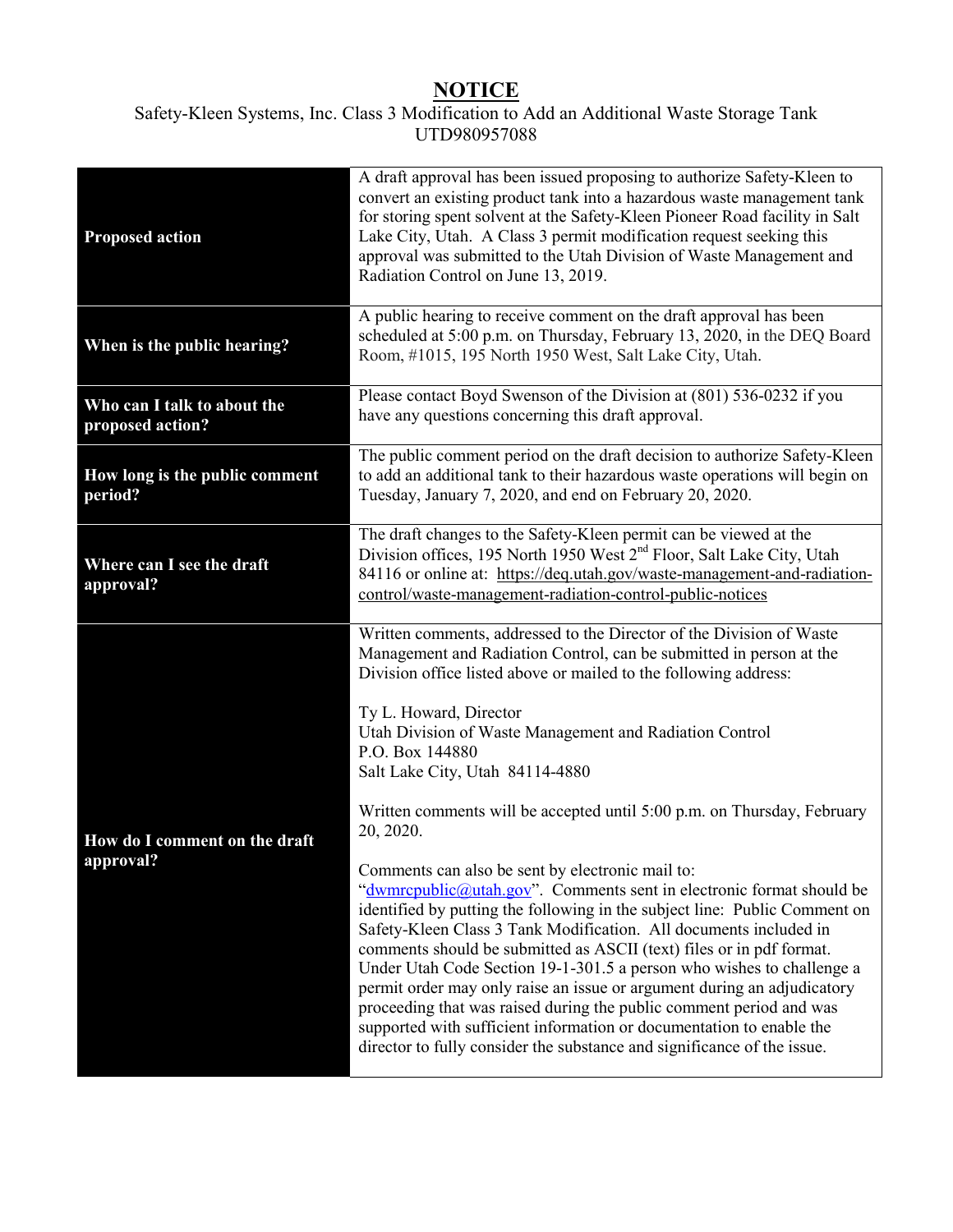| 115-124-10. Procedures for Decisionmaking -- Public Notice of                                                                                                                                                                                                           |                                                                                                                                                                                                                                   |
|-------------------------------------------------------------------------------------------------------------------------------------------------------------------------------------------------------------------------------------------------------------------------|-----------------------------------------------------------------------------------------------------------------------------------------------------------------------------------------------------------------------------------|
| <b>armit Actions and Public Comment Period.</b>                                                                                                                                                                                                                         |                                                                                                                                                                                                                                   |
| the following<br>nods. Public notice of activities described in Subsection R315-<br>(1) shall be given by the following methods:                                                                                                                                        | of continued interest from those listed. The Director may delete from the<br>update the mailing list from time to time by requesting written indication<br>list the name of any person who falls to respond to such a request     |
| ailing or electronic mailing a copy of a notice to<br><b>eplicant;</b>                                                                                                                                                                                                  | (xXA) To any unit of local government having jurisdiction over the area<br>where the facility is proposed to be located: and                                                                                                      |
| other agency which the Director knows has issued or is required<br>Ğ.<br>a permit for the same facility or activity including                                                                                                                                           | (B) to each State agency having any authority under State law with<br>respect to the construction or operation of such facility.                                                                                                  |
| aral and State agencies with jurisdiction over fish, shellfish, and<br>esources, State Historic Preservation Officers, including any<br>States, and Indian Tribes.                                                                                                      | (ii) Publication of a notice in a daily or weekly major local newspaper of<br>general circulation and broadcast over local radio stations.<br>(2)(I) Reserved                                                                     |
| cons on a mailing list developed by:<br>ugh (viii) Reserved                                                                                                                                                                                                             | (3) In a manner constituting legal notice to the public under State law;<br><b>Dese</b>                                                                                                                                           |
| past permit<br>uding those who request in writing to be on the list:<br>citing persons for "area lists" from participants in<br>ngs in that area; and                                                                                                                   | press releases or any other forum or medium to elicit public participation.<br>(4) Any other method reasonably calculated to give actual notice of the<br>action in question to the persons potentially affected by it, including |
| nal and State funded newsletters, environmental bulletins, State<br>periodic publication in the public press and in such publications<br>fying the public of the opportunity to be put on the mailing list<br>als, or through the Department web page. The Director may | (5) Any person otherwise entitled to receive notice under Subsection<br>R315-124-10(c) may waive his or her rights to receive notice for any<br>classes and categories of permits.                                                |

Ŷ,

# b o t  $\frac{9}{2}$  $\mathbf{R}$ E d t I

**Hether**<br>
(c) Metho<br>
124-100AY<br>
(d) By ma<br>
16 Here appears<br>
16 Here et Geden<br>
16 Here et Geden<br>
16 Here et Geden<br>
16 Here et Geden<br>
16 Here et Geden<br>
16 Here et Geden<br>
16 Here et Geden<br>
16 Here et Geden<br>
16 Here et Geden<br>

iw) throu<br>to Person<br>(B) Solici<br>C) Notify<br>through passed<br>as Region<br>as day journa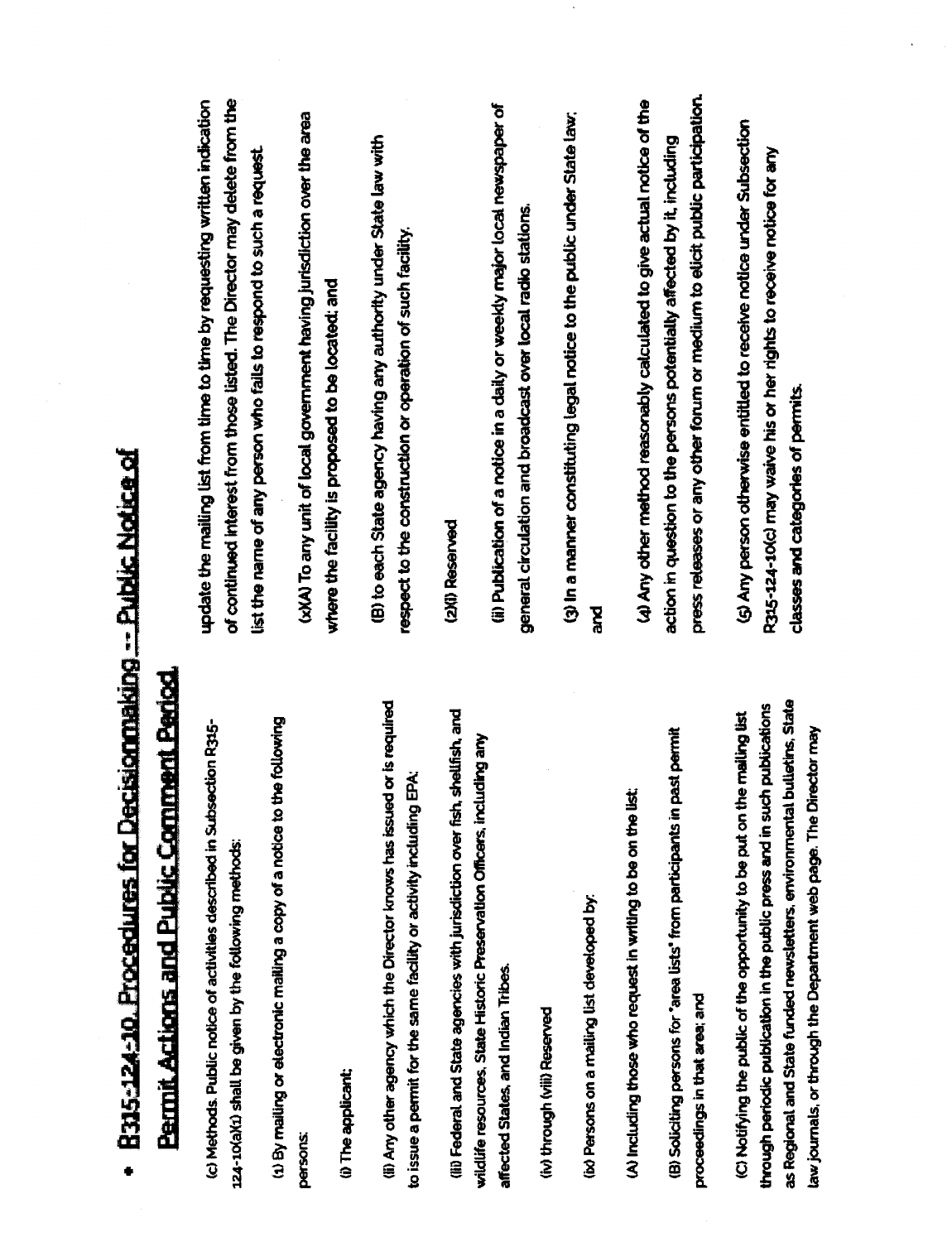### Applicant/Facility: [Scientist will include]

Any other agency which the Director knows has issued or is required to issue a permit, for the same facility or activity including

OTHER AGENCY [Scientist will include] USEPA: [Scientist will include contact @ EPA]

FEDERAL AND STATE AGENCIES with jurisdiction over fish, and wildlife resources, State Historic Preservation Officers, and other appropriate government authorities:

Utah Division of Wildlife Resources 1594 W North Temple, Suite 2l l0 Box 146301 Salt Lake City, UT 84114-6301

State Historic Preservation Office (SHPO) 300 S. Rio Grande Street Salt Lake City, Utah 84101

### MAIL LIST -

Go to the following directory: U \ Admin Support \ Mail List \ DWMRC Contact List\_with Filters [See Kari Lundeen for assistance if needed with Maillist]

To any unit of local government having jurisdiction over the area where the facility is proposed to be located:

Health Department [Scientist will include]

City and Governments [Scientist will include]

### To each STATE AGENCY HAVING ANY AUTHORITY UNDER STATE LAW WITH RESPECT TO THE CONSTRUCTION OR OPERATION OF THE FACILITY:

Utah State Fire Marshal 410 West 9800 South 3rd Floor Sandy UT 84070

Utah Division of Occupational Safety and Health (OSHA) Utah Labor Commission 160 East 300 South P.O. Box 146600 Salt Lake City, Utah 84114-6600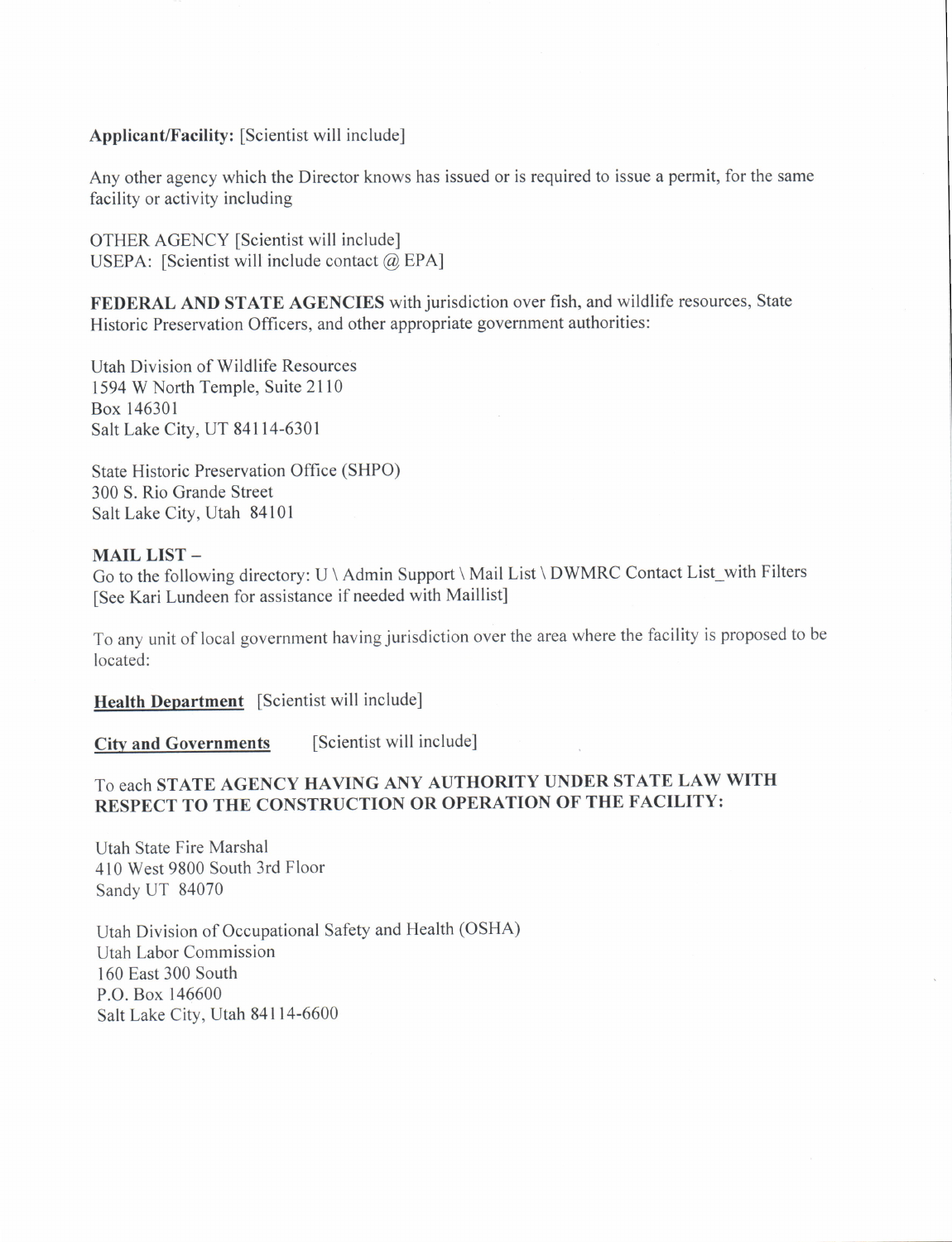| qryEmailAddress               |
|-------------------------------|
| <b>Email Address</b>          |
| moss1b@westinghouse.com       |
| craiganderson@agutah.gov      |
| lindac@co.davis.ut.us         |
| bradfokj@westinghouse.com     |
| bcahoon@djplaw.com            |
| gene_cole@byu.edu             |
| mcompton@utahmining.org       |
| Kim.Custer@deq.idaho.gov      |
| ldavenport@wfrc.org           |
| rdelegge@slco.org             |
| beverett@utah.gov             |
| mfranc@wm.com                 |
| tgray@slco.org                |
| jimandjyl@ida.net             |
| jacobson.linda@epa.gov        |
| cynthia_king_84109@yahoo.com  |
| mleigh@ndep.nv.gov            |
| rlundberg@utah.gov            |
| bmaffly@sltrib.com            |
| hjmahler@kippandchristian.com |
| bmarshall@grantsvilleut.gov   |
| ralph@utahcounty.gov          |
| dolson@republicservices.com   |
| mark.dumas@bd.com             |
| srsander@bpa.gov              |
| news@fox13now.com             |
| dverbica@utah.gov             |
| jim_wangsgard@yahoo.com       |
| jtwheeler@gmail.com           |
| Bucky@tcem.org                |
| dvd.kvd@juno.com              |
| brian.bowcut@gmail.com        |
| debiccari@gmail.com           |
| jmensinger@q.com              |
| shawn.reiss@nucor.com         |
| egraves@nexeosolutions.com    |
| arzu.downing@riotinto.com     |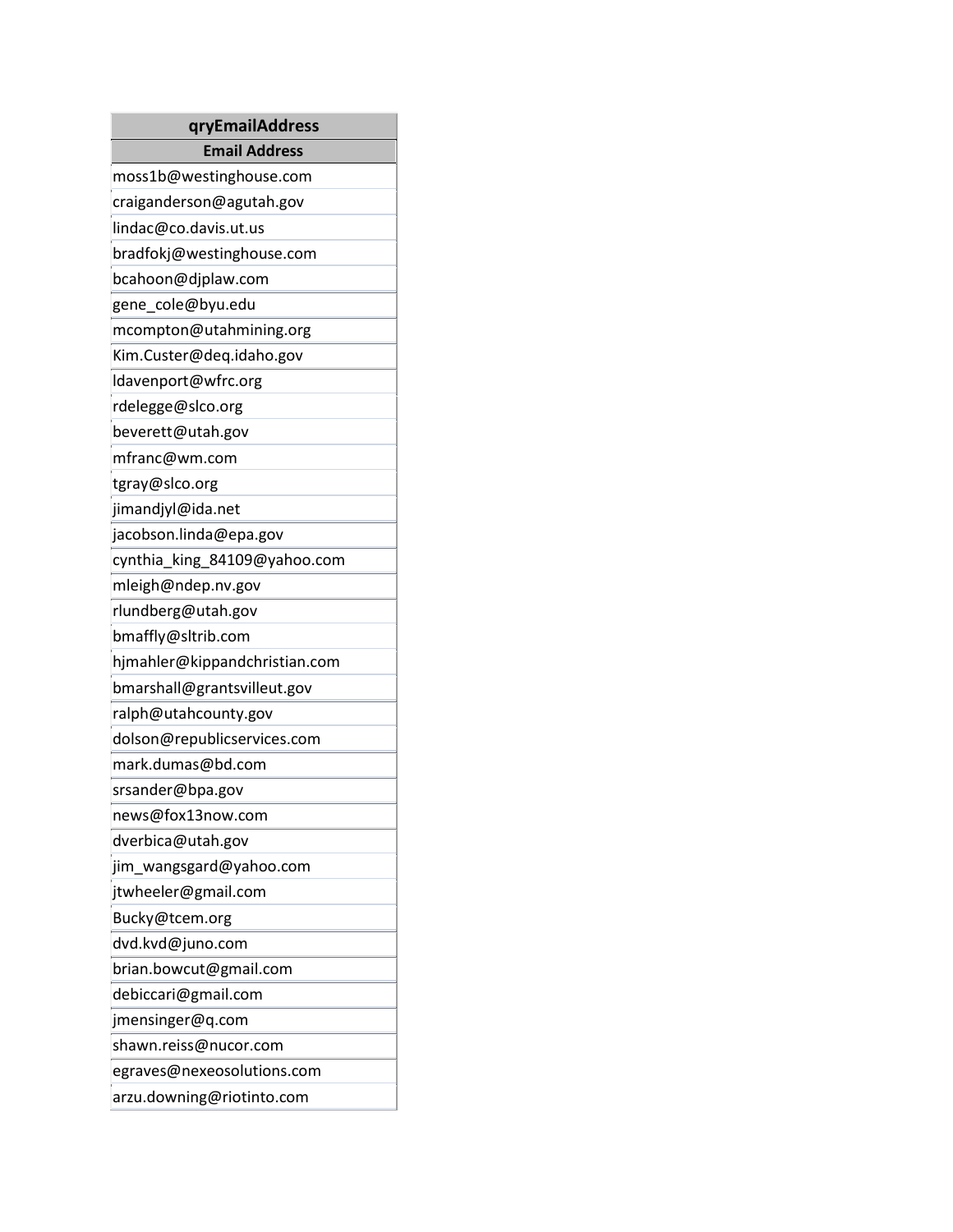| qryEmailAddress                 |  |  |
|---------------------------------|--|--|
| <b>Email Address</b>            |  |  |
| bob_partner@bd.com              |  |  |
| susan@BESenvironmental.com      |  |  |
| sdark@cityweekly.net            |  |  |
| schoenleins@cintas.com          |  |  |
| jared.carling@ch2m.com          |  |  |
| nbailey@usecology.com           |  |  |
| basil.lahham@amec.com           |  |  |
| Wesley.Clifton@atimetals.com    |  |  |
| legislation@rubiconglobal.com   |  |  |
| michellel@emeraldnw.com         |  |  |
| jerry@utah.gov                  |  |  |
| brad@tamsolutions.com           |  |  |
| rand.crafts@ipsc.com            |  |  |
| brogers@energysolutions.com     |  |  |
| don_hunt@byu.edu                |  |  |
| tparker@energysolutions.com     |  |  |
| dhart@tetrisgroup.com           |  |  |
| kweinel@energyfuels.com         |  |  |
| mpf@stateside.com               |  |  |
| john.p.jones@usu.edu            |  |  |
| jtauxe@neptuneinc.org           |  |  |
| tgillie@tooeletranscript.com    |  |  |
| lindsey_christensen@yahoo.com   |  |  |
| julie.a.clements@usace.army.mil |  |  |
| holly5841@aol.com               |  |  |
| julie.felice@imail.org          |  |  |
| japmst55@gmail.com              |  |  |
| Adam.Doran@PacifiCorp.com       |  |  |
| mzody@parsonsbehle.com          |  |  |
| sclow@utemountain.org           |  |  |
| rjacobi@jacobiconsulting.net    |  |  |
| gbmerrell@gmail.com             |  |  |
| sarah@uraniumwatch.org          |  |  |
| rgrondin@perma-fix.com          |  |  |
| clarrick@utemountain.org        |  |  |
| klarsen@brhd.org                |  |  |
| jessica@healutah.org            |  |  |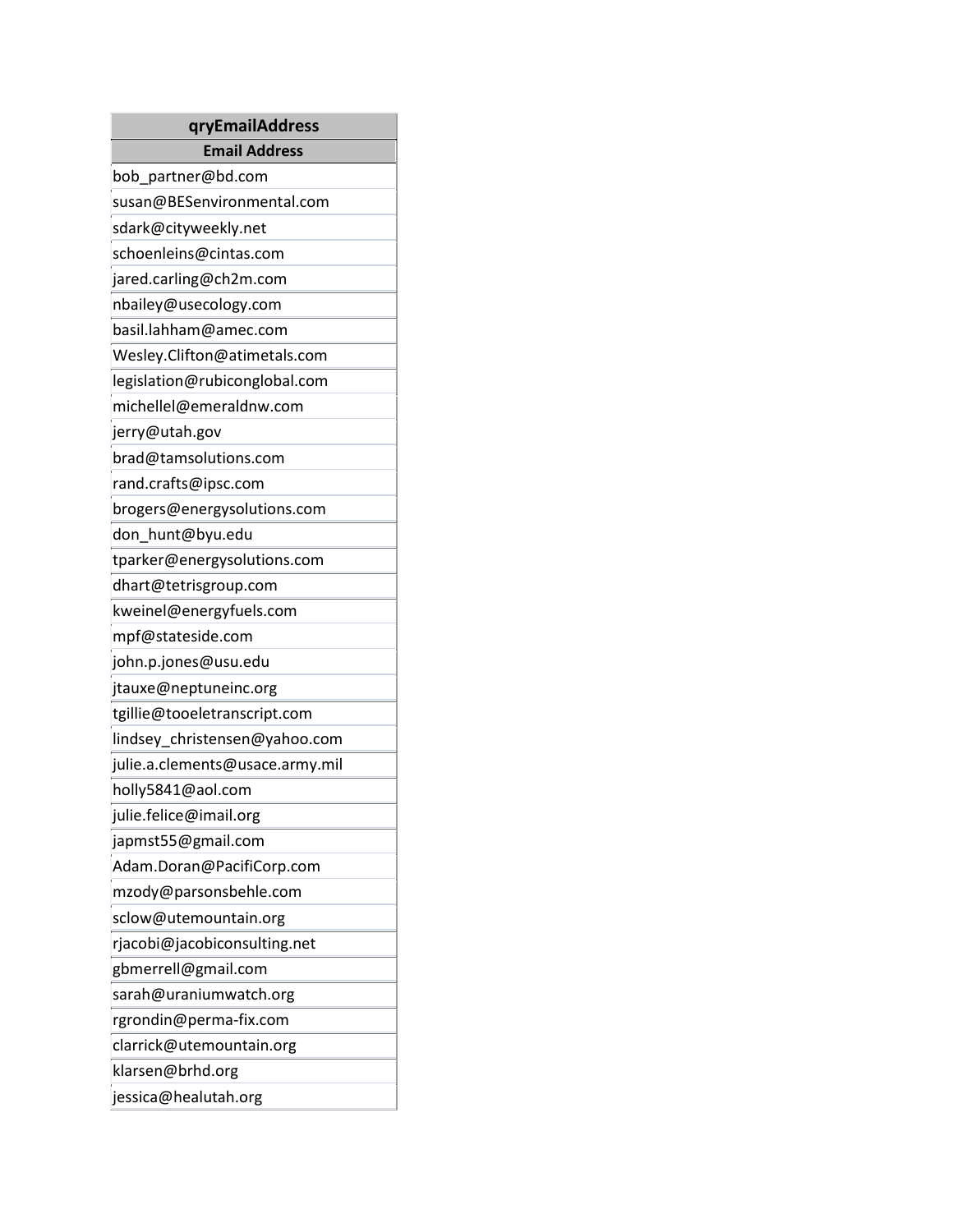| qryEmailAddress                   |  |  |  |  |
|-----------------------------------|--|--|--|--|
| <b>Email Address</b>              |  |  |  |  |
| rachelwx@gmail.com                |  |  |  |  |
| edsqared@aol.com                  |  |  |  |  |
| mhoge@jub.com                     |  |  |  |  |
| jholtkamp@hollandhart.com         |  |  |  |  |
| desser@utah.gov                   |  |  |  |  |
| pcjones273@msn.com                |  |  |  |  |
| LLWForumInc@aol.com               |  |  |  |  |
| lcartin@vailresorts.com           |  |  |  |  |
| michael@swensonstrategies.com     |  |  |  |  |
| rwsobocinski@energysolutions.com  |  |  |  |  |
| edavis@transjordan.org            |  |  |  |  |
| Dianestesting@gmail.com           |  |  |  |  |
| jwalker@westernresources.org      |  |  |  |  |
| craig@rockcanyonoil.com           |  |  |  |  |
| may.johnson@naes.com              |  |  |  |  |
| kay.d.rose.ctr@mail.mil           |  |  |  |  |
| stevea@utahcounty.gov             |  |  |  |  |
| casey.mueller@ashgrove.com        |  |  |  |  |
| brenda.petersen@baesystems.com    |  |  |  |  |
| crcnews@rila.org                  |  |  |  |  |
| ann@methmob.com                   |  |  |  |  |
| kyle.wright@ashgrove.com          |  |  |  |  |
| joe.ozimek@mcwaneductile.com      |  |  |  |  |
| pajenk@msn.com                    |  |  |  |  |
| Psiluvu13@gmail.com               |  |  |  |  |
| gretsel@chevron.com               |  |  |  |  |
| apaul@grandcanyontrust.org        |  |  |  |  |
| David Jackson@steris.com          |  |  |  |  |
| ebrandt@acr.org                   |  |  |  |  |
| julia.c.miller2@usace.army.mil    |  |  |  |  |
| hazlegupdates@kingwilliamslaw.com |  |  |  |  |
| salbano@integral-corp.com         |  |  |  |  |
| cnewbold@utah.gov                 |  |  |  |  |
| krussell@mpenviro.com             |  |  |  |  |
| sherri.livengood@whitewave.com    |  |  |  |  |
| dng@utah.gov                      |  |  |  |  |
| areimondo@grandcanyontrust.org    |  |  |  |  |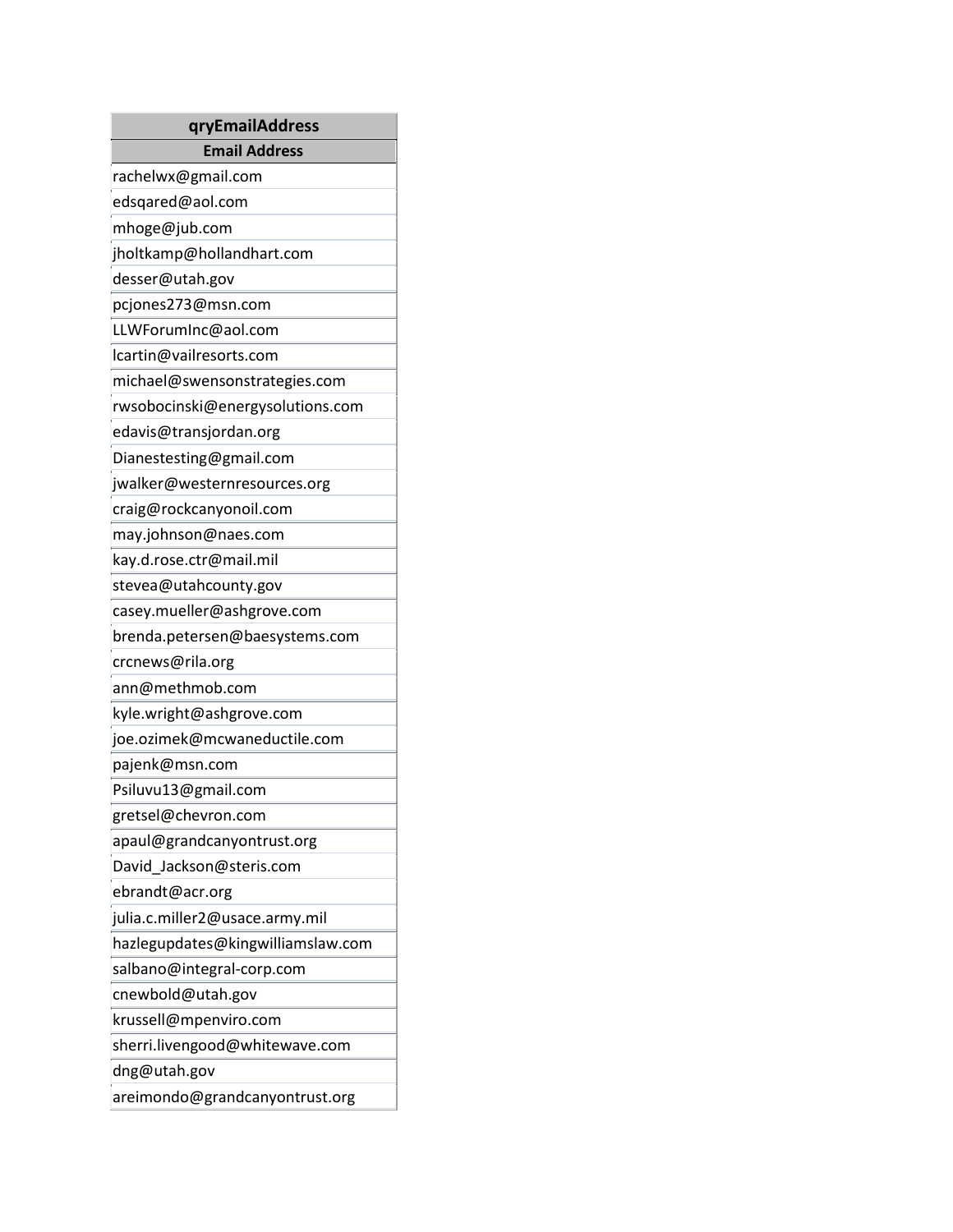| qryEmailAddress                    |  |  |  |  |
|------------------------------------|--|--|--|--|
| <b>Email Address</b>               |  |  |  |  |
| jkahler@usbr.gov                   |  |  |  |  |
| gthompson@civilscience.com         |  |  |  |  |
| Wwatts@reyesholdings.com           |  |  |  |  |
| sstice@mortonsalt.com              |  |  |  |  |
| adavidson@grandcanyontrust.org     |  |  |  |  |
| mhansen@biomerics.com              |  |  |  |  |
| mabey.com@gmail.com                |  |  |  |  |
| jmangum@lbtradphysics.com          |  |  |  |  |
| rhartman@usmagnesium.com           |  |  |  |  |
| yaban@comcast.net                  |  |  |  |  |
| noah@healutah.org                  |  |  |  |  |
| joancard.card2@gmail.com           |  |  |  |  |
| khelms76@gmail.com                 |  |  |  |  |
| dkoltz@barr.com                    |  |  |  |  |
| thechinaskybros@hushmail.com       |  |  |  |  |
| ashton.edwards@fox13now.com        |  |  |  |  |
| carrie.christofferson@delarue.com  |  |  |  |  |
| christopher.speelman@cmc.com       |  |  |  |  |
| stevemclean@byu.edu                |  |  |  |  |
| Idickinson@blr.com                 |  |  |  |  |
| mtjohnson@imflash.com              |  |  |  |  |
| Marise.L.Textor@Andeavor.com       |  |  |  |  |
| sauvageau.matthew@cleanharbors.com |  |  |  |  |
| joseph.kohler@navy.mil             |  |  |  |  |
| bvoeller@dragun.com                |  |  |  |  |
| jon.luellen@aecom.com              |  |  |  |  |
| kabradshaw@hollandhart.com         |  |  |  |  |
| Gina.m.Pisoni@dominionenergy.com   |  |  |  |  |
| ann.garner@allosenv.com            |  |  |  |  |
| bacwastedata@arcadis.com           |  |  |  |  |
| ashley.soltysiak@gmail.com         |  |  |  |  |
| paul.wetherstein@lm.doe.gov        |  |  |  |  |
| jessica@healutah.org               |  |  |  |  |
| nicole.oldfield@teaminc.com        |  |  |  |  |
| mbdurrant@rqn.com                  |  |  |  |  |
| mah@stateside.com                  |  |  |  |  |
| gjones@printing.org                |  |  |  |  |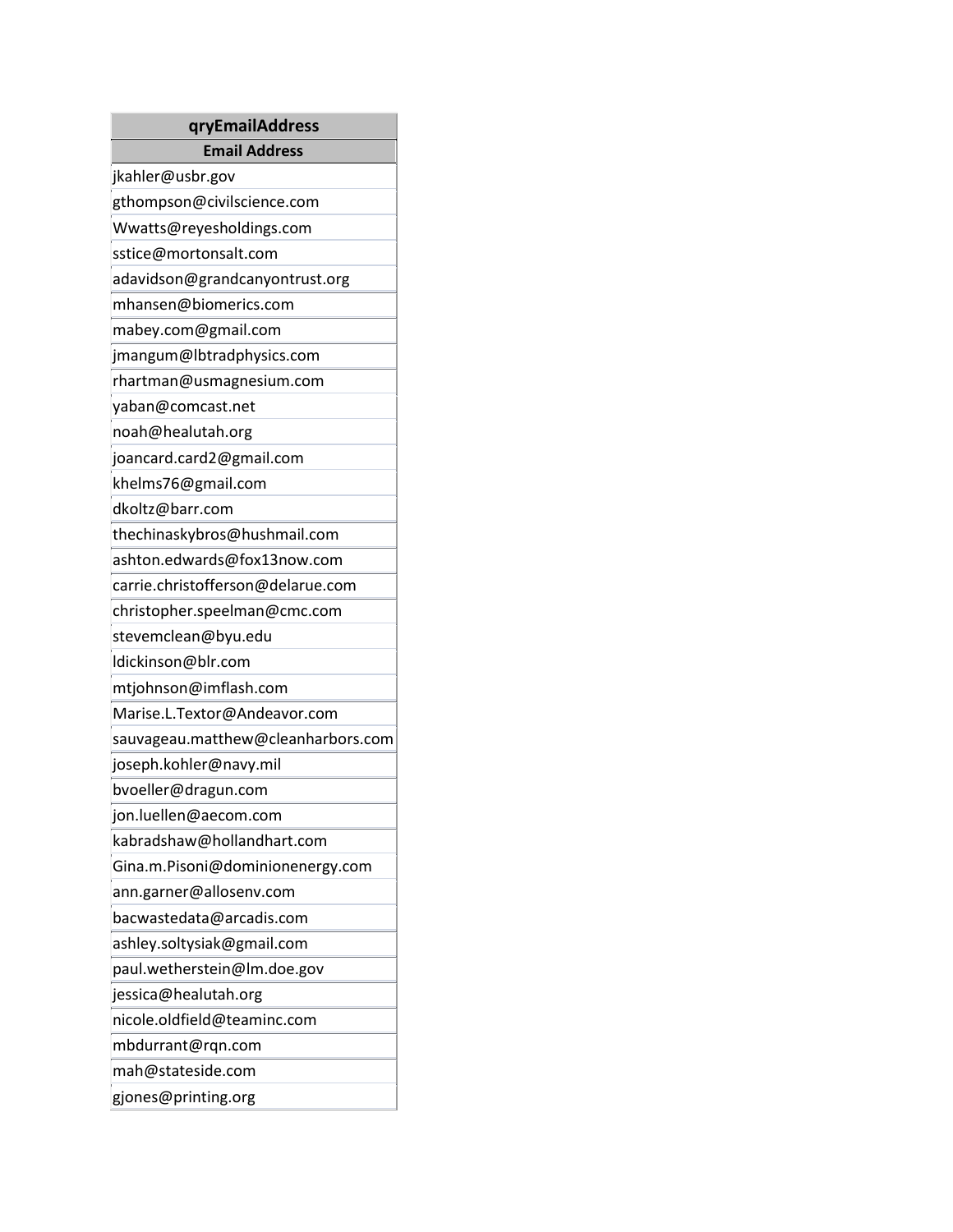| qryEmailAddress                   |  |  |  |  |
|-----------------------------------|--|--|--|--|
| <b>Email Address</b>              |  |  |  |  |
| patrick.quinn@arcadis.com         |  |  |  |  |
| kmanthony@energysolutions.com     |  |  |  |  |
| hdoyle@republicservices.com       |  |  |  |  |
| smccandless@neptuneinc.org        |  |  |  |  |
| swallace@fetzerwood.com           |  |  |  |  |
| amyjoi@deseretnews.com            |  |  |  |  |
| steven.jensen@pacificorp.com      |  |  |  |  |
| lkpenrod1@gmail.com               |  |  |  |  |
| justin.andrews@lhoist.com         |  |  |  |  |
| williamharrywhitt@gmail.com       |  |  |  |  |
| tony.bundick@vlsrs.com            |  |  |  |  |
| Russ. Willardson@wvc-ut.gov       |  |  |  |  |
| crisenberym@cleanharbors.com      |  |  |  |  |
| sean@refuelep.com                 |  |  |  |  |
| lkpenrod1@comcast.net             |  |  |  |  |
| kristin.hay@navy.mil              |  |  |  |  |
| tylar.holden@navy.mil             |  |  |  |  |
| jessica.quill@navy.mil            |  |  |  |  |
| msquires@uamps.com                |  |  |  |  |
| tibrahim@summitmidstream.com      |  |  |  |  |
| hnortz@sgia.org                   |  |  |  |  |
| moss1b@westinghouse.com           |  |  |  |  |
| eppie.hogan@halliburton.com       |  |  |  |  |
| ivan@webersustain.com             |  |  |  |  |
| beau.stander@bigwestoil.com       |  |  |  |  |
| kgs@eastontp.com                  |  |  |  |  |
| mayorpurvis@aol.com               |  |  |  |  |
| simmons.william@cleanharbors.com  |  |  |  |  |
| christopher.thomas@sierraclub.org |  |  |  |  |
| etyrrell@swssd1.org               |  |  |  |  |
| mfur461@ecy.wa.gov                |  |  |  |  |
| david   moore@praxair.com         |  |  |  |  |
| tyhoward@utah.gov                 |  |  |  |  |
| nsadasivam@grist.org              |  |  |  |  |
| agiles@swirecc.com                |  |  |  |  |
| JJMemmott@afstores.com            |  |  |  |  |
| djcronshaw@comcast.net            |  |  |  |  |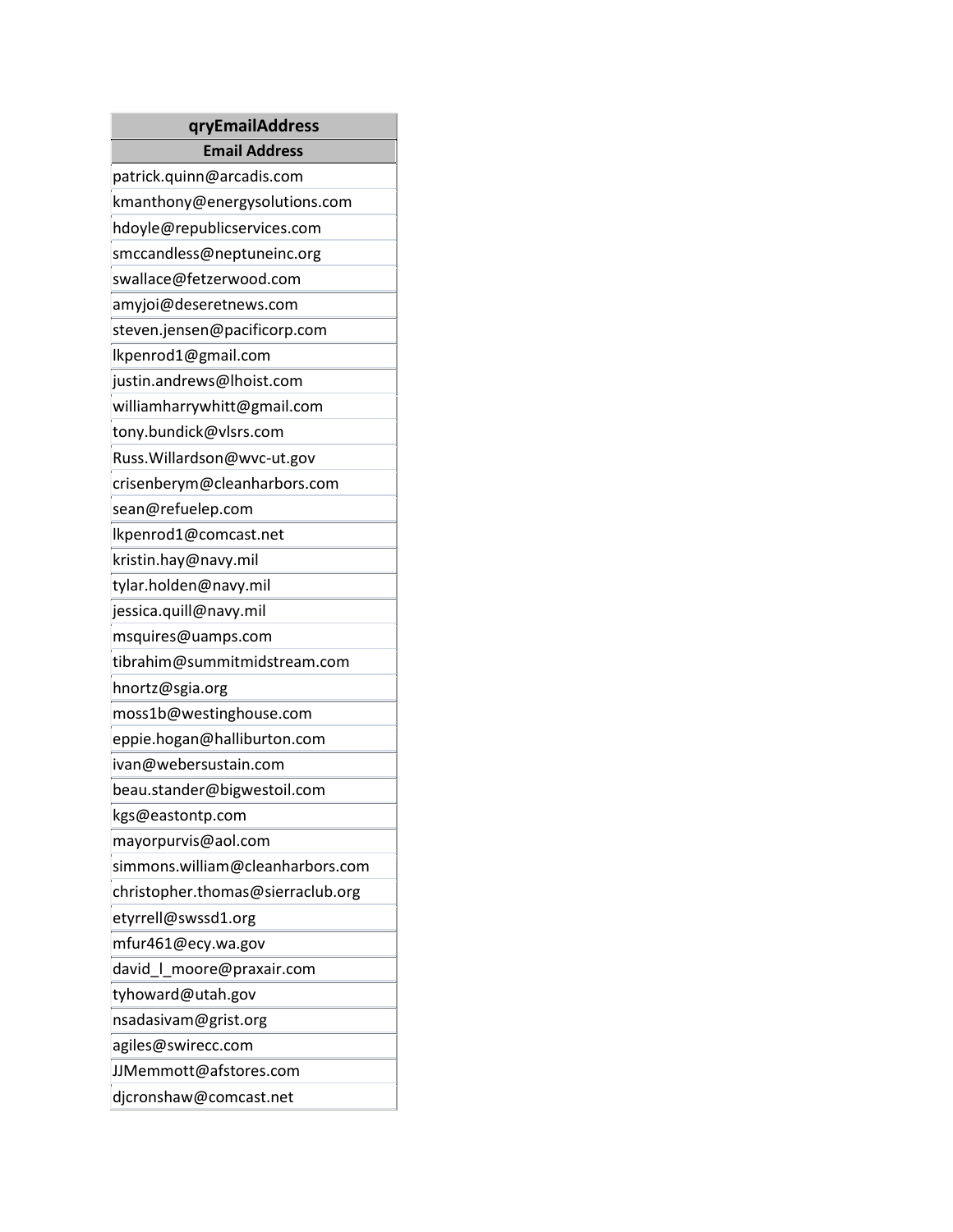## **qryEmailAddress**

### **Email Address**

Anita.Decina@crystal-clean.com

xcrdriver@msn.com

carter.moore@aggiemail.usu.edu

Eric.Logsdon@djj.com

mario@rso.utah.edu

russ.willardson@wvc-ut.gov

rabrown@utah.gov

masoud@rso.utah.edu

kevin.caraker@heritage-enviro.com

johnsbrown@loughlinwater.com

hone.tyson@cleanharbors.com

djcronshaw@comcast.net